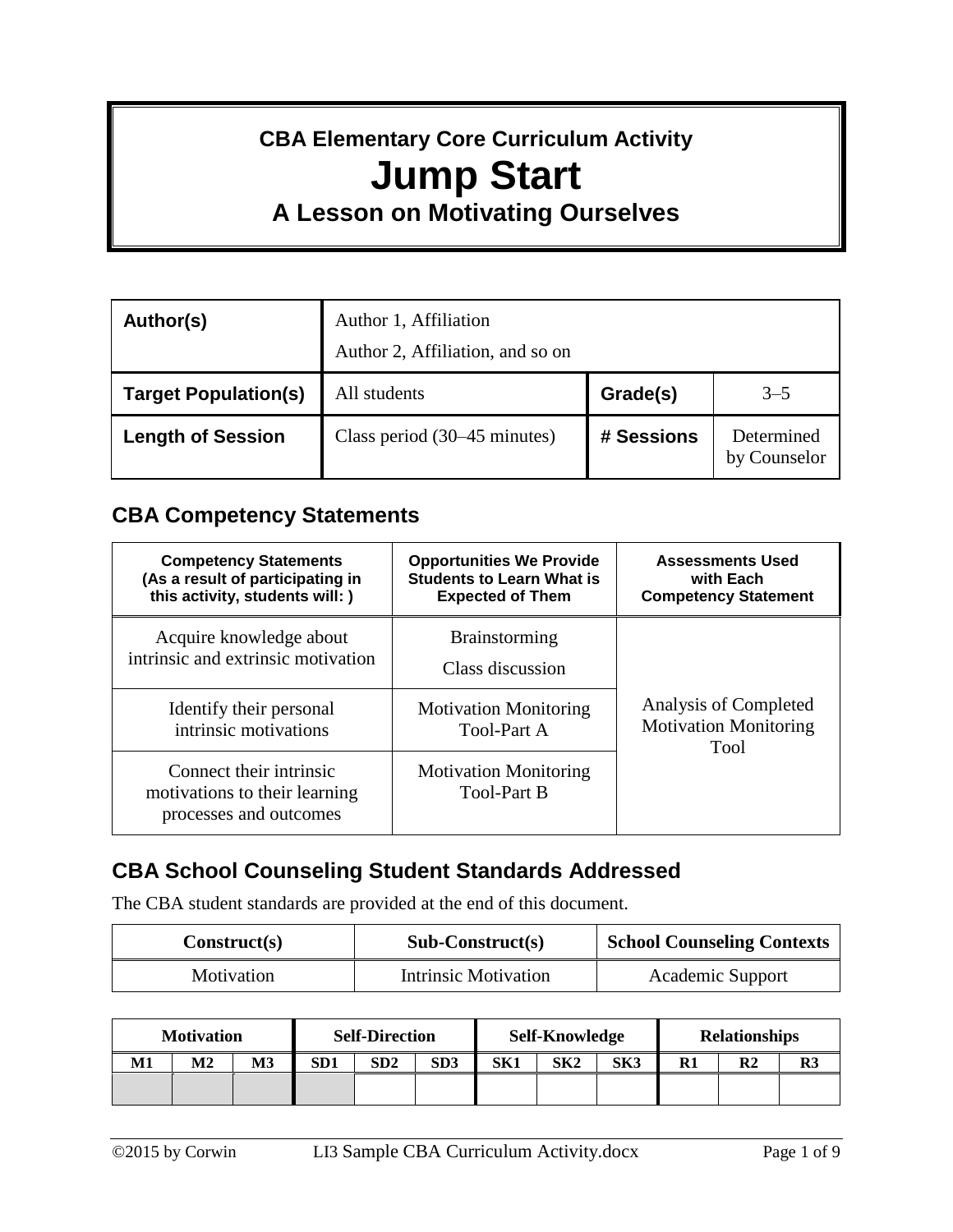# **Supporting Research**

Enter research that supports the benefits of this type of activity to student learning and achievement. Include at least one idea that caught your attention and that you feel will make a difference in the way you approach and deliver this activity.

- A website from Scotland called A Journey to Excellence provides a good summary of selfmotivation (intrinsic and extrinsic). Source: [http://www.journeytoexcellence.org.uk/resourcesandcpd/research/summaries/rsselfmotivatio](http://www.journeytoexcellence.org.uk/resourcesandcpd/research/summaries/rsselfmotivation.asp) [n.asp](http://www.journeytoexcellence.org.uk/resourcesandcpd/research/summaries/rsselfmotivation.asp)
- Thought from the website to be considered: "Children's natural motivation to learn needs to be nurtured and stimulated rather than controlled."

## **Preparations**

Complete the following preparations prior to introducing the activity to students.

- Use search engines to find a) definitions for key concepts and vocabulary, b) how others are teaching students to become intrinsically motivated about learning, c) locate research supporting the importance teaching intrinsic motivation, and d) examples of where teaching about intrinsic motivation to students has been determined to be evidence-based practice. Conduct your searches for a variety of mediums (e.g. YouTube videos with kids' songs related to intrinsic motivation). Are you intrinsically motivated to find out more about intrinsic motivation?
- Some recommended concepts/vocabulary you may wish to introduce are the following: intrinsic and extrinsic motivation, enjoyment, incentive, satisfaction. Although this activity focuses on intrinsic motivation, it is useful to make the distinction between intrinsic and extrinsic motivation here, and then inform students that extrinsic motivation will be discussed in more details at another time. This will help students stay focused on their intrinsic motivations and avoid mixing motivations related to external factors (e.g., reward, punishments) from confusing the discussion.
- Personal anecdotes. Be prepared to share examples of what intrinsically motivates you and why you think you are motivated to do them without anyone asking or telling you that you have to do them. For each of the questions this activity suggests you ask students, think about how you would answer them for yourself, and be prepared to share your answers with your students. This can help generate discussion or enable students to explore their self-reflections more deeply.
- We cannot rely on simply asking students to understand their intrinsic motivations through knowledge acquisition (cognitive processes). It is equally important to provide a learning environment that is conducive to helping students identify and make adjustments to the processes through which they are intrinsically motivated. Consider how your classroom or other learning environments can be structured so that students feel comfortable looking inside themselves and watching their motivation at work. Using a variety of approaches to communicate ideas in addition to talking (e.g., games, songs, technology, role playing) can be very beneficial in helping students understand their motivational factors.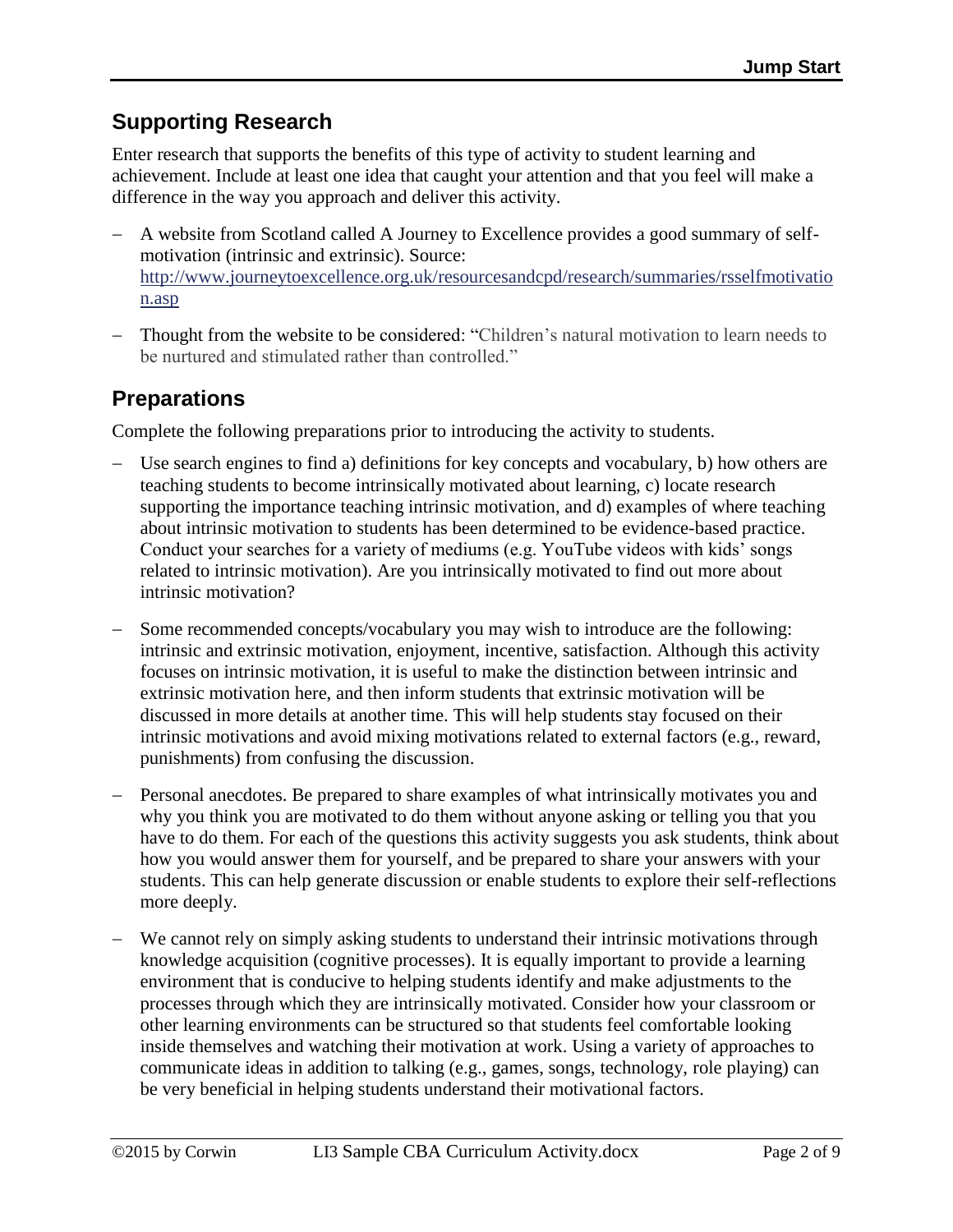- Reproduce any materials that will be used as handouts.
- Confirm use of a computer lab if students are entering information into computers as part of this activity.

### **Resources**

The following resources are used in this activity:

- Jump Start Student Worksheet handout
- Jump Start Student Worksheet Assessment Tool
- YouTube Video with elementary students singing about metacognition:
	- + [http://www.bing.com/videos/search?q=metacognition+song&FORM=VIRE1#view=deta](http://www.bing.com/videos/search?q=metacognition+song&FORM=VIRE1#view=detail&mid=C7158F5EA5568DEE5D6CC7158F5EA5568DEE5D6C) [il&mid=C7158F5EA5568DEE5D6CC7158F5EA5568DEE5D6C](http://www.bing.com/videos/search?q=metacognition+song&FORM=VIRE1#view=detail&mid=C7158F5EA5568DEE5D6CC7158F5EA5568DEE5D6C)
- Flip chart, markers

### **Session Activities**

| #                           | Who                       | <b>Action Steps</b>                                                                                                                                                                                                                                                                                                                                |  |  |  |  |
|-----------------------------|---------------------------|----------------------------------------------------------------------------------------------------------------------------------------------------------------------------------------------------------------------------------------------------------------------------------------------------------------------------------------------------|--|--|--|--|
| 1                           | Counselor                 | - Introduce the purpose of the lesson and what students are expected to<br>know and do as a result of their learning.                                                                                                                                                                                                                              |  |  |  |  |
|                             |                           | - Inform your students that this activity is about metacognitive<br>awareness and the development of metacognitive skills. That is, this<br>lesson will focus on developing the ability to think about ourselves<br>thinking. By understanding this, we are able to change the way that<br>we think and behave in order to become better learners. |  |  |  |  |
|                             |                           | - Tell students you are going to introduce the notion of<br>"metacognition" and why knowing about it is good for them.<br>Metacognition is a process that enables us to observe our thinking<br>and behavior patterns and to act to improve them.                                                                                                  |  |  |  |  |
|                             |                           | - Metacognitive awareness is being aware that these patterns exist and<br>that we have the power to change them to improve our learning. The<br>ability to think about how we learn and then improve it is an essential<br>metacognitive skill that can help students achieve and succeed.                                                         |  |  |  |  |
| $\mathcal{D}_{\mathcal{L}}$ | Counselor<br>and Students | - You may wish to use another medium for engaging students in<br>learning about metacognition, such as the videos of elementary<br>school students singing about metacognition. The links to the<br>YouTube website are provided in the resources section of this<br>document.                                                                     |  |  |  |  |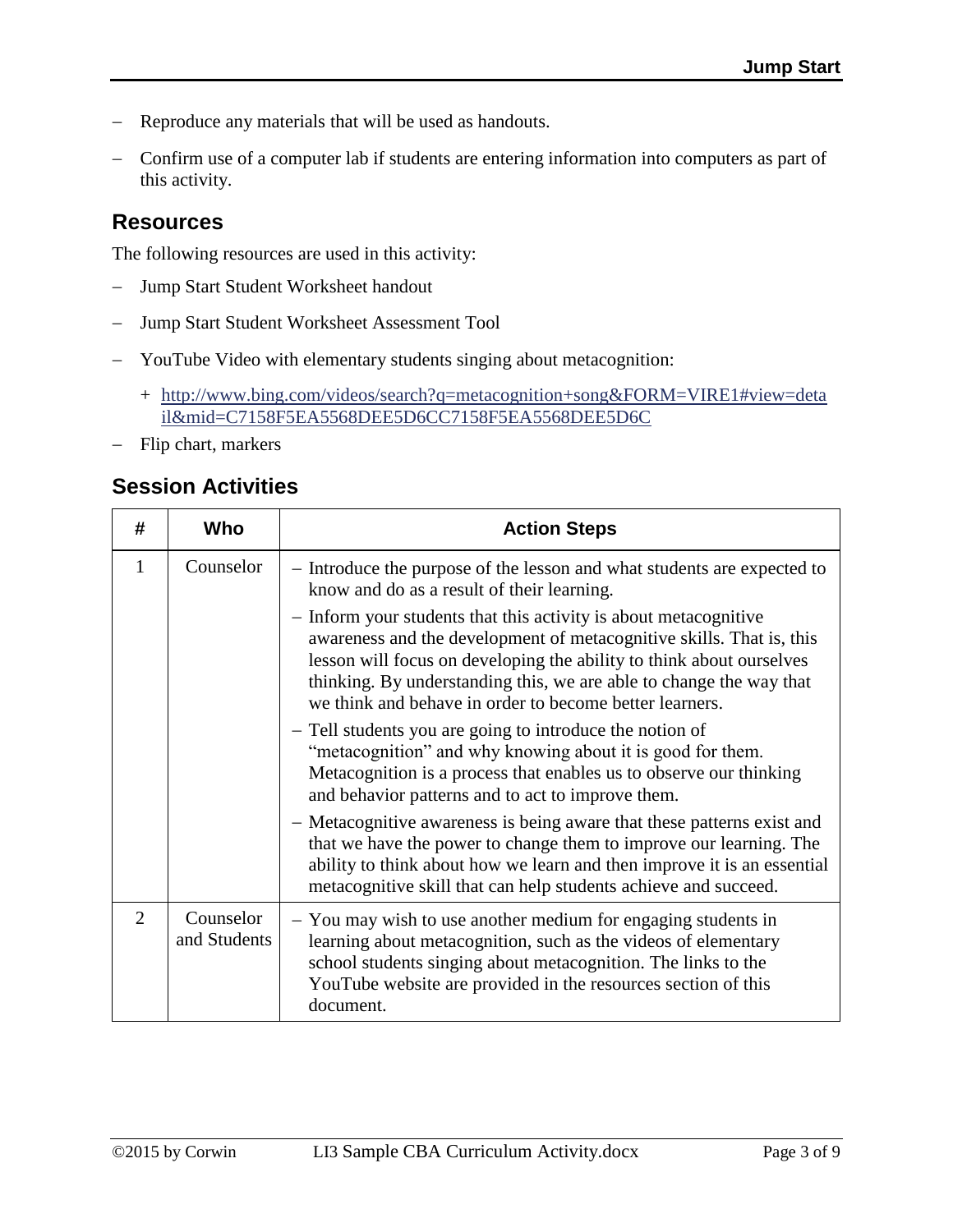| #        | Who       | <b>Action Steps</b>                                                                                                                                                                                                                                                                                                                                                                                                                                                                                                                                                                                                                                                                                                                                                                                                             |  |  |  |
|----------|-----------|---------------------------------------------------------------------------------------------------------------------------------------------------------------------------------------------------------------------------------------------------------------------------------------------------------------------------------------------------------------------------------------------------------------------------------------------------------------------------------------------------------------------------------------------------------------------------------------------------------------------------------------------------------------------------------------------------------------------------------------------------------------------------------------------------------------------------------|--|--|--|
| 3        | Counselor | - Define motivation, intrinsic and extrinsic:<br>+ Motivation is what drives us to do something. It is the impetus or<br>stimulus that causes us to act. We can be motivated at different<br>levels, from no motivation at all (totally uninterested) to<br>exceedingly motivated (can't wait to get started and succeed).                                                                                                                                                                                                                                                                                                                                                                                                                                                                                                      |  |  |  |
|          |           | + Motivation is necessary if we want to learn. Our level of<br>motivation and whether it comes from inside or outside of us has a<br>strong influence of how engaged and aggressive we are in doing<br>something. If we love doing it, we are going to work harder to do<br>it right.                                                                                                                                                                                                                                                                                                                                                                                                                                                                                                                                           |  |  |  |
|          |           | + Motivation is like a car battery. We get in our car with the intent<br>to go somewhere. The car's battery (motivation) might be fully<br>charged so that the car starts and takes us all the way to our<br>destination. A car with a low battery, however, will be hard to get<br>started and may require assistance before reaching the destination.<br>Or, worse yet, the battery might be dead and the car may seem<br>impossible to start. We are stuck because we have nothing to get<br>us moving. It is always wise to have a fully charged battery when<br>attempting to go anywhere. If our batteries are dead, we need to<br>jump start them. This activity will help you look at your own<br>motivations for learning and help you jump start your learning<br>processes when your motivational batteries are low. |  |  |  |
|          |           | - Intrinsic occurs inside. Nobody tells us to do it. We simply enjoy and<br>feel satisfaction in what we do. We act without regard to the outside<br>(extrinsic) world.                                                                                                                                                                                                                                                                                                                                                                                                                                                                                                                                                                                                                                                         |  |  |  |
|          |           | - Extrinsic occurs outside. Someone or something is requiring us to do<br>something. (Examples of these external factors are things like<br>rewards, punishments, recognition, desire for money and grades.)                                                                                                                                                                                                                                                                                                                                                                                                                                                                                                                                                                                                                    |  |  |  |
| $\Delta$ | Counselor | Complete the "Inside and Outside Motivators" exercise.<br>+ Describe the purpose of the activity as helping students identify<br>what motivates their actions, both intrinsically (inside) and<br>extrinsically (outside. Define the words <i>motivation</i> , <i>intrinsic</i> and<br>extrinsic.                                                                                                                                                                                                                                                                                                                                                                                                                                                                                                                               |  |  |  |
|          |           | + Use two sheets of flip chart paper, one with the heading of<br>"Inside" and the other with "Outside."                                                                                                                                                                                                                                                                                                                                                                                                                                                                                                                                                                                                                                                                                                                         |  |  |  |
|          |           | + Invite your students to brainstorm the difference between their<br>intrinsic and extrinsic motivators. Document their ideas on the flip<br>chart paper, ensuring that responses end up under the appropriate<br>heading. Provide common examples to generate discussion.                                                                                                                                                                                                                                                                                                                                                                                                                                                                                                                                                      |  |  |  |
|          |           | + This exercise is for brainstorming. Student responses may or may<br>not be linked to learning at this time.                                                                                                                                                                                                                                                                                                                                                                                                                                                                                                                                                                                                                                                                                                                   |  |  |  |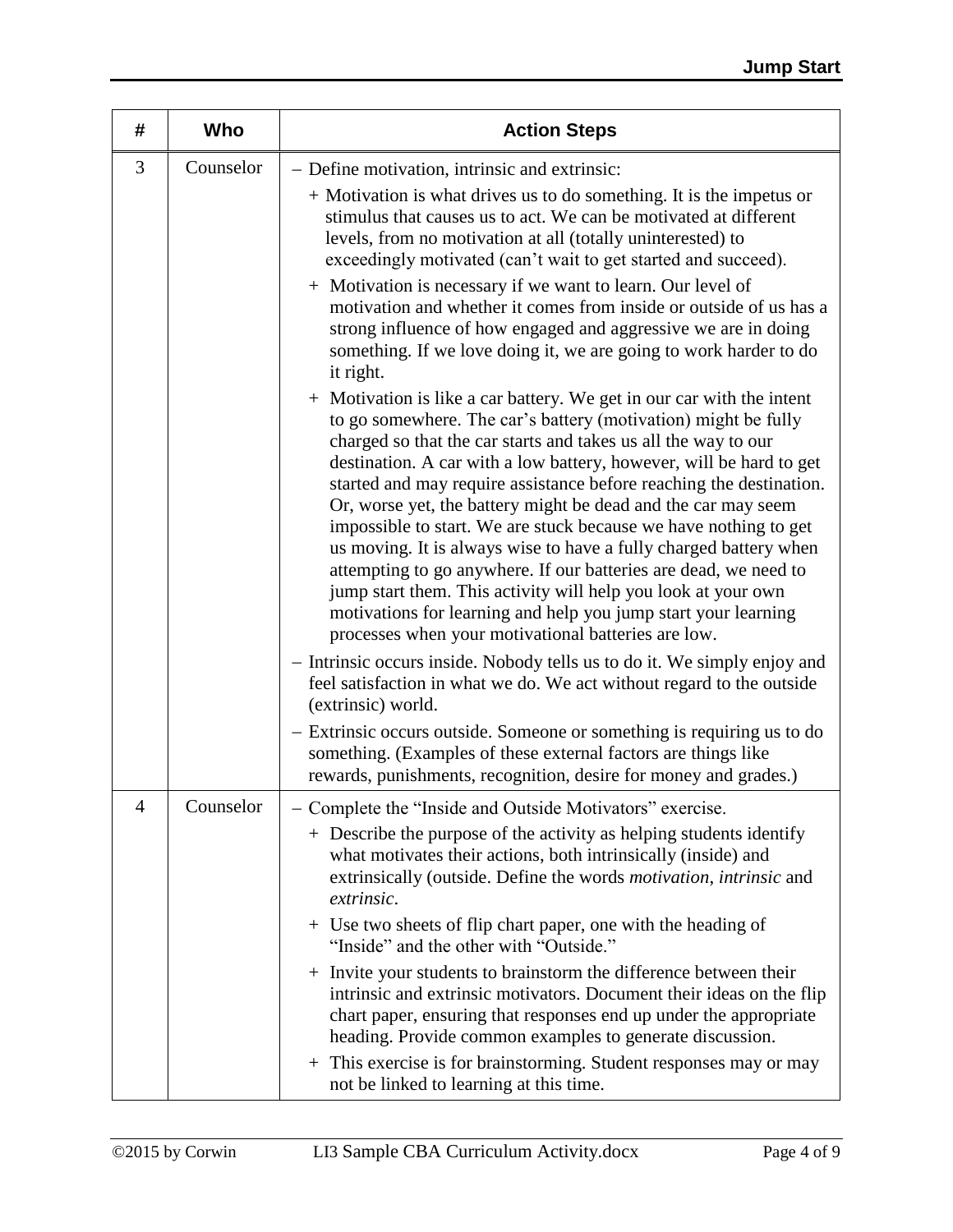| #              | Who                       | <b>Action Steps</b>                                                                                                                                                                                                                                                                                                                                                                                                                                                                                                                                                                                                                                                                                              |  |  |  |  |
|----------------|---------------------------|------------------------------------------------------------------------------------------------------------------------------------------------------------------------------------------------------------------------------------------------------------------------------------------------------------------------------------------------------------------------------------------------------------------------------------------------------------------------------------------------------------------------------------------------------------------------------------------------------------------------------------------------------------------------------------------------------------------|--|--|--|--|
| 5              | Counselor<br>and Students | - Distribute the "Jump Start Student Worksheet" handout.<br>- Explain to students that they will now turn their focus to their<br>personal intrinsic motivators.<br>- Invite them to complete Part A of the handout, which asks them to<br>list those things they are motivated to do just because they love doing<br>them and not because someone has told them they have to do it. Tell<br>them to think about things that are fun, make them happy, give them<br>joy, a sense of fulfillment or accomplishment or satisfaction for<br>having successfully done something well. This exercise looks only at<br>intrinsic motivators.<br>- Answer questions for the whole class to hear so everyone can benefit |  |  |  |  |
| 6              | Counselor                 | from the guidance.<br>- Introduce Part B of the handout. Now that students have identified<br>what they are intrinsically motivated to do, it is time to make the<br>connection to how they learn. The first step is for students to<br>determine their level of intrinsic motivation when it comes to<br>performing key tasks essential to effective learning.                                                                                                                                                                                                                                                                                                                                                  |  |  |  |  |
| $\overline{7}$ | <b>Students</b>           | - Complete Part B of the handout.                                                                                                                                                                                                                                                                                                                                                                                                                                                                                                                                                                                                                                                                                |  |  |  |  |
| 8              | Counselor<br>and Students | - Conduct a quick tally of some or all of the learning tasks. This can be<br>accomplished with a simple show of hands for each of the four<br>codes. The total for each code can be recorded on a flip chart so<br>students can see the results.<br>- Discuss with students what they learned about how they learn and<br>what they feel they need to do to improve their learning processes.<br>- Ask each student to select at least one of the learning tasks in Part B,<br>which they assigned a low number, and decide what steps they need<br>to take to become intrinsically motivated to do a better job at<br>completing the task.                                                                      |  |  |  |  |
| 9              | Counselor                 | - Remind students that improving the way we learn by motivating<br>ourselves from the inside is one of the most important skills everyone<br>needs to learn.<br>- Note that you will be collecting the handouts because they will be<br>using them again in the future when they reassess their motivation<br>levels to see whether they are improving. Make sure students have<br>their names of the handouts.<br>- More fully analyze the information on the handouts and use them to<br>determine additional activities to support building students' capacity<br>to be self-motivating.                                                                                                                      |  |  |  |  |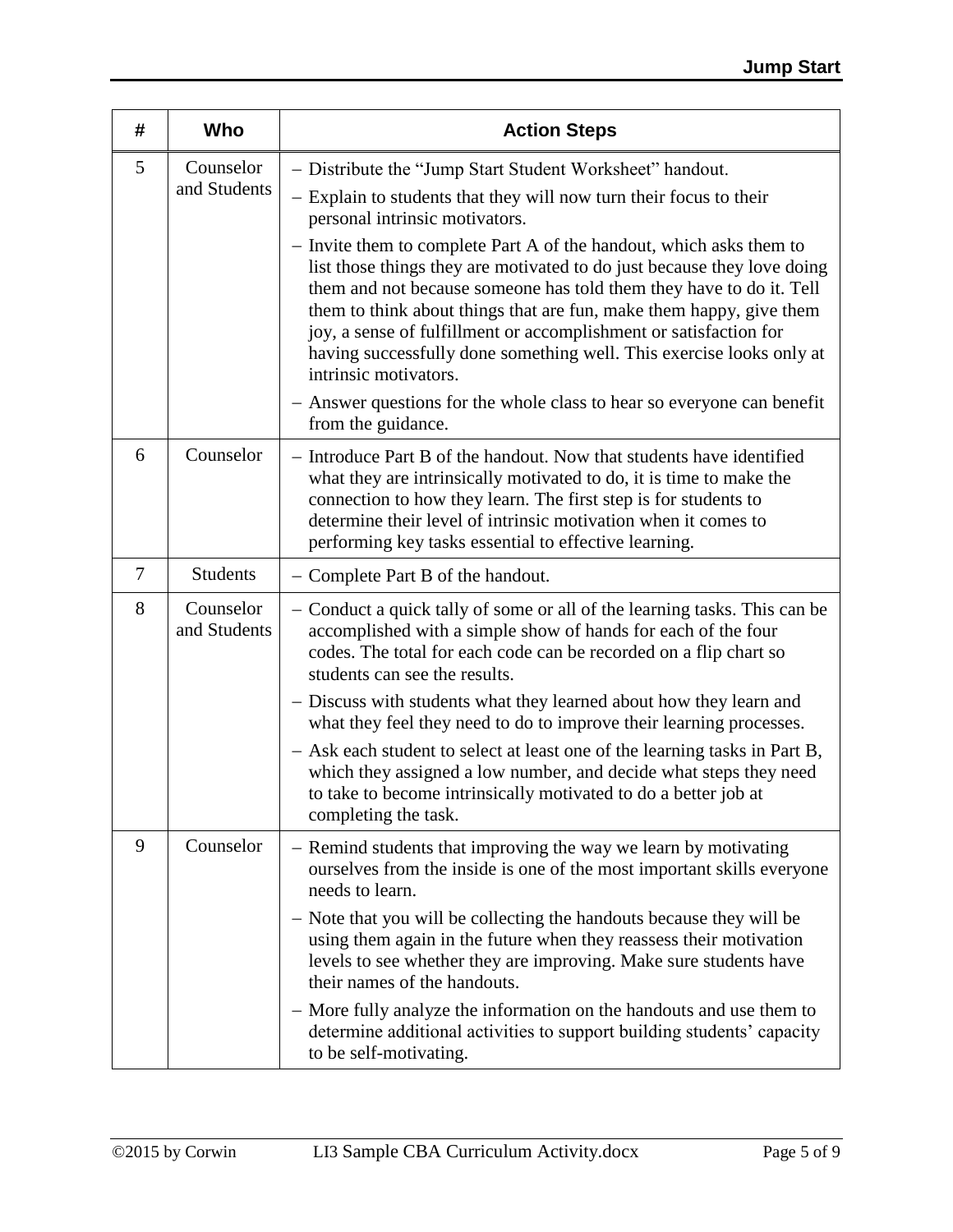| #  | Who                                                                                                                                                                                                                                            | <b>Action Steps</b>                                                                                                                                                                                                                                                                                                                     |  |  |  |  |
|----|------------------------------------------------------------------------------------------------------------------------------------------------------------------------------------------------------------------------------------------------|-----------------------------------------------------------------------------------------------------------------------------------------------------------------------------------------------------------------------------------------------------------------------------------------------------------------------------------------|--|--|--|--|
| 10 |                                                                                                                                                                                                                                                | - Maintain the handouts between sessions. Redistribute the handouts<br>each time you want the students to reassess their levels of<br>motivation. It is important not to let too much time elapse between<br>reassessments, as the results will not be as useful in helping students<br>to change their thinking and behavior patterns. |  |  |  |  |
|    | - Have students complete the Reassessment (RA#) columns at the end<br>of each month on the Intrinsic Motivation Monitor. Following any<br>discussion, collect the handouts from the students and maintain them<br>until the next reassessment. |                                                                                                                                                                                                                                                                                                                                         |  |  |  |  |
| 11 |                                                                                                                                                                                                                                                | - Following the final reassessment, crunch all the data and report on<br>the impact of trying to improve students' self-motivation by focusing<br>their attention on critical learning tasks that must be completed to<br>improve learning processes and outcomes.                                                                      |  |  |  |  |
|    |                                                                                                                                                                                                                                                | - Provide students with feedback on how well they are doing in<br>meeting your expectations for them to become more proficient at<br>learning and achieve learning outcomes at higher levels.                                                                                                                                           |  |  |  |  |

## **Student Assessments and Data Reporting**

To understand what and how to assess the impact of this activity, begin with the results students are expected to achieve. This activity has three competencies in which students are expected to demonstrate proficiency: acquisition of relevant knowledge about the way we learn (thinking and behavior patterns), identification of how these processes manifest in each student, and making a connection between intrinsic motivation factors and essential learning processes/tasks.

More specifically, it is expected that students will emerge from this and other metacognitiverelated activities:

- Aware that they have personal thinking and behavior patterns that heavily influence how they learn.
- Understanding that motivation is central to our ability to learn, and that we are influenced by both intrinsic and extrinsic motivating factors.
- Knowing they have the power to improve their learning processes and thus their learning outcomes.
- Utilizing a process to monitor on an ongoing basis, their intrinsic and extrinsic motivators to nurture their potential for becoming highly motivated learners

The results established for this activity cannot be effectively measured immediately. So the question remains, what can we expect in terms of results that can be achieved in the timeframe allocated for the activity? The Jump Start student handout gathers and organizes information generated by students related to understanding their personal motivators and making connections between essential learning tasks and self-motivation. In short, did students learn about their intrinsic motivators and define steps to take to become better learners.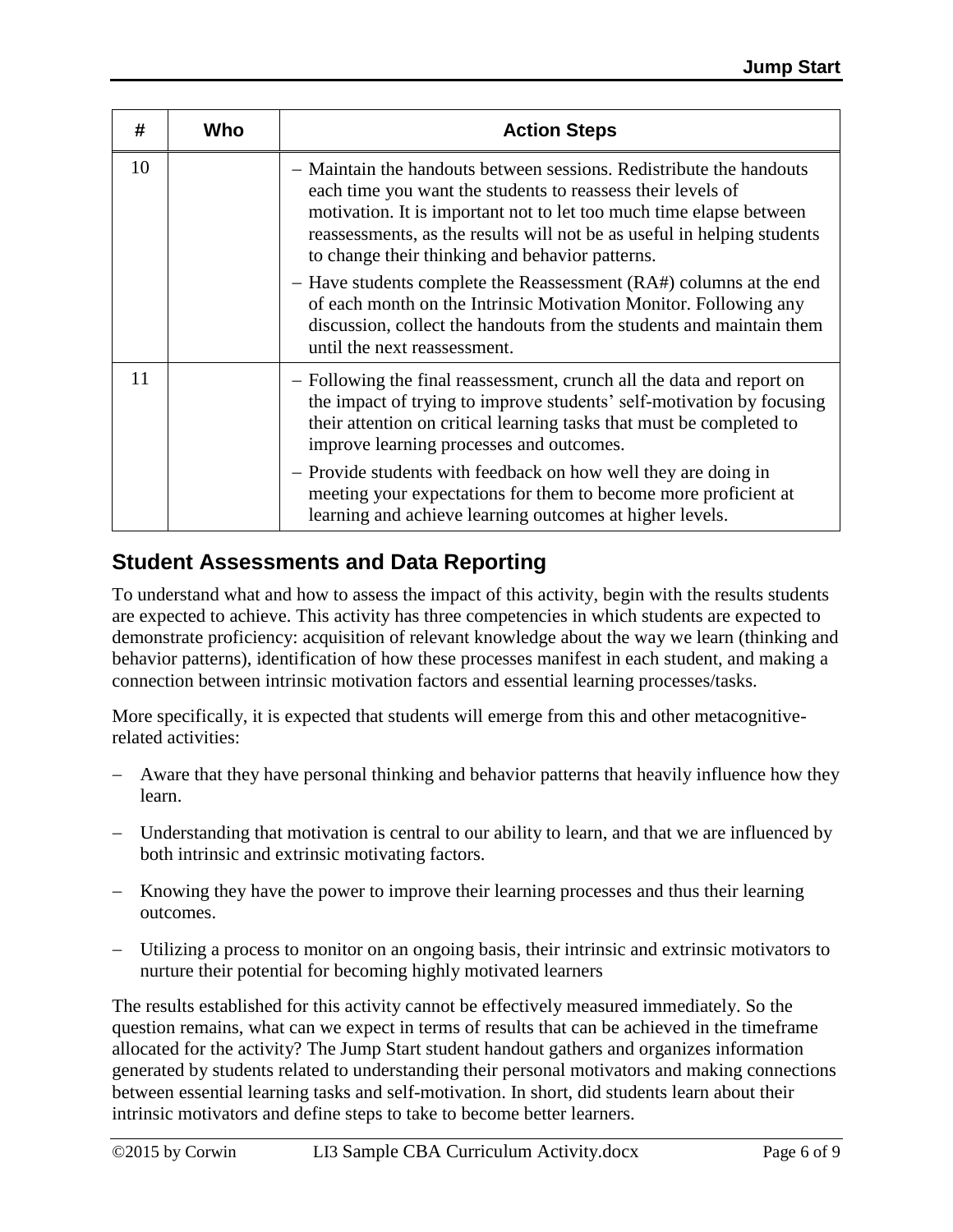# **Motivation Monitoring Tool—Part A**

Student \_\_\_\_\_\_\_\_\_\_\_\_\_\_ School Counselor \_\_\_\_\_\_\_\_\_\_\_\_\_\_ Teacher \_\_\_\_\_\_\_\_\_\_\_\_\_\_

### **Part A: Inside and Outside**

#### **Factors from Inside Ourselves**

Make a list of things you are intrinsically motivated to do in the left column. For each item in the left column, tell what motivates you in the right column. Here are some intrinsic examples.

| I am intrinsically motivated to: | I want to do these things because:     |
|----------------------------------|----------------------------------------|
| Read a book a week               | I enjoy a good story                   |
| Go shopping                      | I get really excited about a good sale |
| Play games on my computer        | I like the challenge of winning        |

### **Now Make a List of Your Own Personal Intrinsic Motivators**

| I am intrinsically motivated to: | I want to do these things because: |
|----------------------------------|------------------------------------|
|                                  |                                    |
|                                  |                                    |
|                                  |                                    |

#### **Factors from Outside Ourselves**

Make a list of things you are extrinsically motivated to do in the left column. For each item in the left column, tell what motivates you in the right column. Here are some extrinsic examples.

| I am extrinsically motivated to: | I want to do these things because:          |
|----------------------------------|---------------------------------------------|
| Get good grades                  | Good grades are needed to please my parents |
| Work hard to complete tasks      | I will be recognized by others as smart     |
| Do what I am told                | I will be punished for breaking the rules   |

### **Now Make a List of Your Own Personal Extrinsic Motivators**

| I am intrinsically motivated to: | I want to do these things because: |
|----------------------------------|------------------------------------|
|                                  |                                    |
|                                  |                                    |
|                                  |                                    |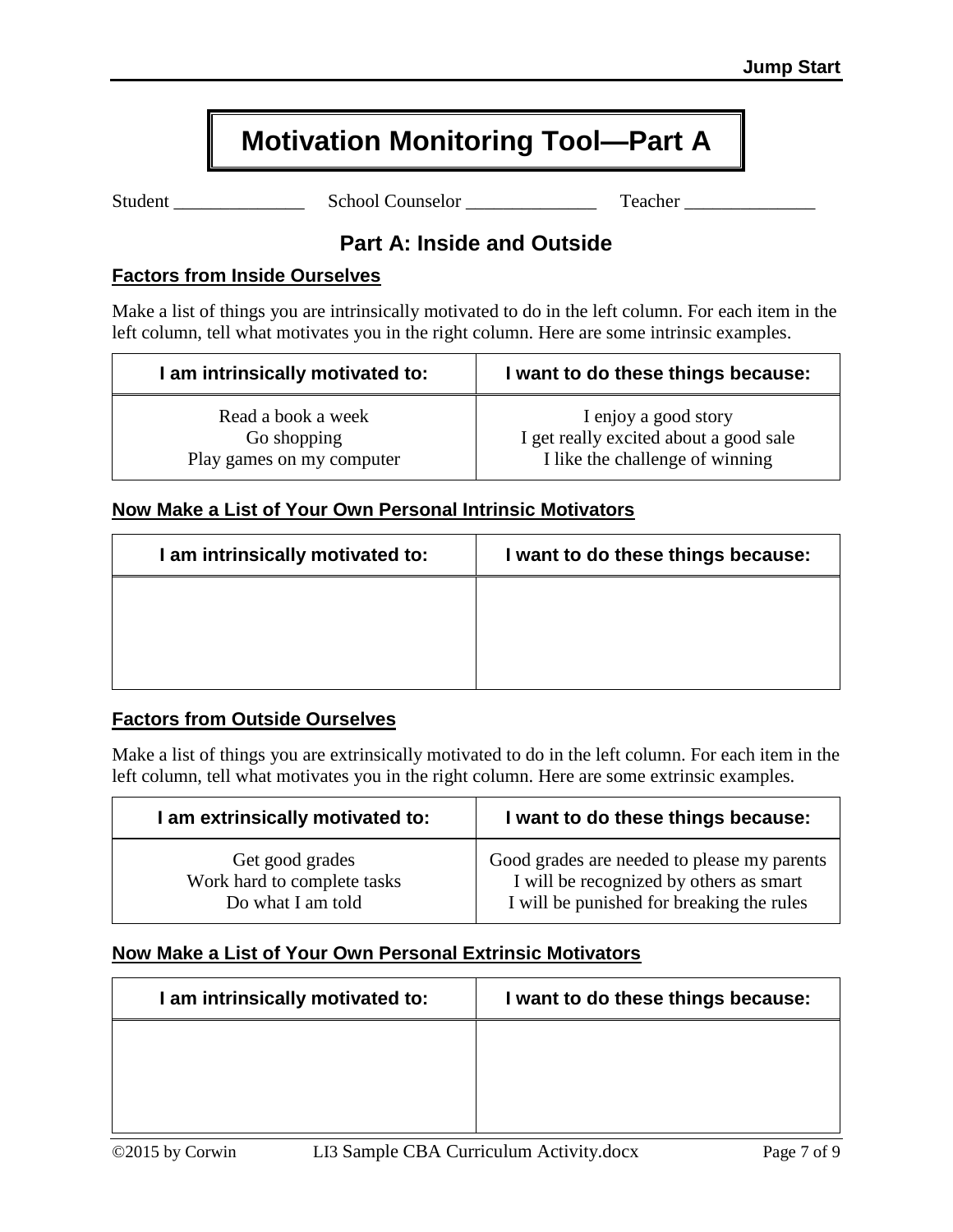# **Motivation Monitoring Tool—Part B**

Student \_\_\_\_\_\_\_\_\_\_\_\_\_\_ School Counselor \_\_\_\_\_\_\_\_\_\_\_\_\_\_ Teacher \_\_\_\_\_\_\_\_\_\_\_\_\_\_

## **Part B: Am I Intrinsically Motivated to Learn?**

For each of the items in the table below, enter the number  $(1-4)$  that most accurately reflects your level of intrinsic motivation for successfully performing the task. The table is set up for an initial assessment at the beginning of the school year (First) and three additional times you will be asked to complete the monitoring tool (Second, Third, Fourth), The fourth one will be conducted at the end of the school year.

| <b>Essential Learning Tasks and Behaviors</b>    | <b>First</b> | Second | <b>Third</b> | <b>Fourth</b> |
|--------------------------------------------------|--------------|--------|--------------|---------------|
| Listening in class                               |              |        |              |               |
| Following instructions                           |              |        |              |               |
| Respecting others                                |              |        |              |               |
| Completing homework                              |              |        |              |               |
| Studying at home                                 |              |        |              |               |
| Studying in study hall                           |              |        |              |               |
| Doing online searches related to course work     |              |        |              |               |
| Staying current with new and emerging trends     |              |        |              |               |
| Playing educational games                        |              |        |              |               |
| Watching children's educational television       |              |        |              |               |
| Getting enough sleep.                            |              |        |              |               |
| Eating properly                                  |              |        |              |               |
| Having a positive academic self-image            |              |        |              |               |
| I am confident I will graduate from high school. |              |        |              |               |
| Am confident that I will succeed in life.        |              |        |              |               |

#### **1 = Not motivated, 2 = Sometimes motivated, 3 = Most of the time motivated, 4 = Always motivated**